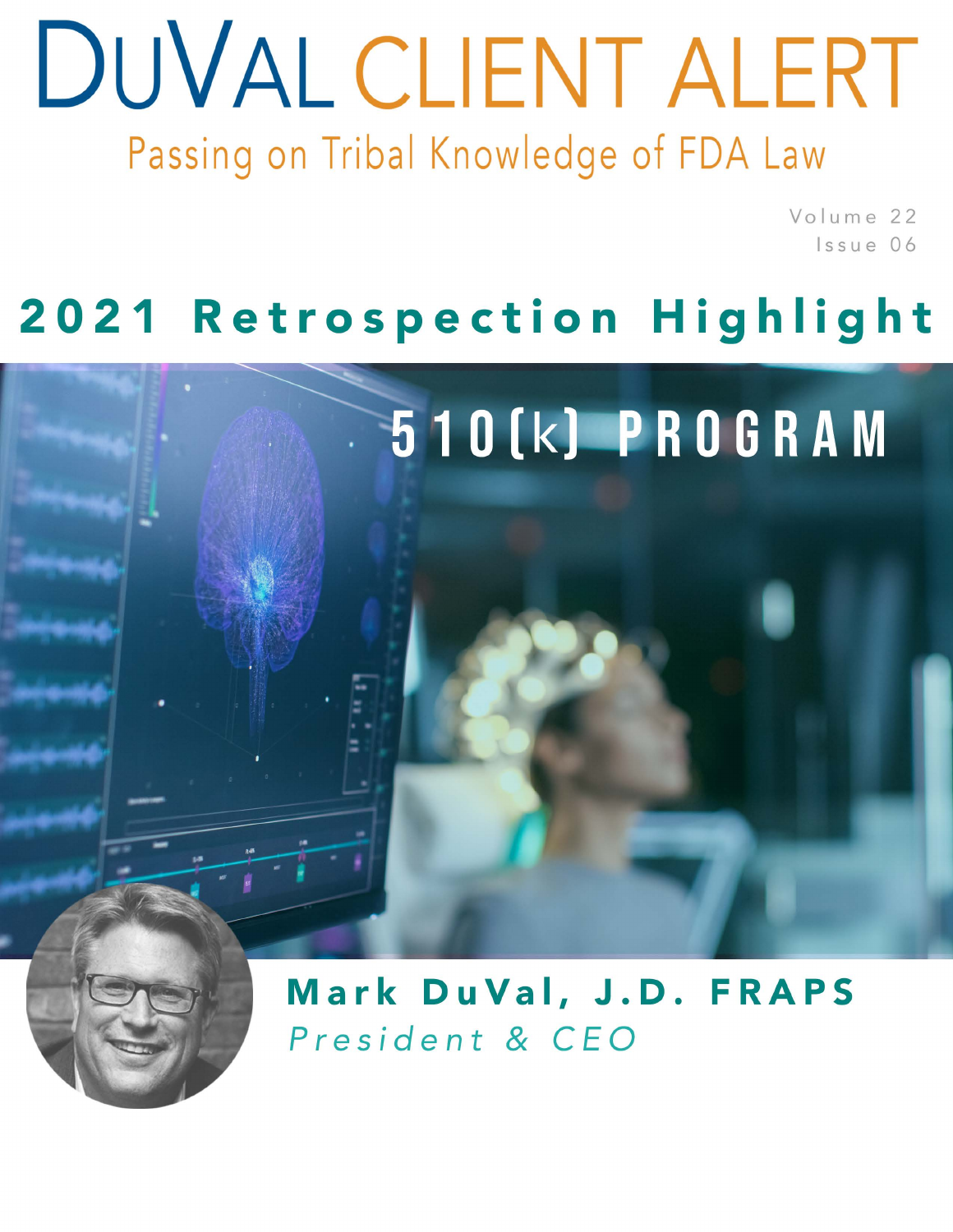### The 510(k) Program

2021 was a mixed bag for the 510(k) program. The vast majority of products that come to the market are through the 510(k) path. As such, it remains critical that we evaluate how the FDA is doing with clearances. There have been both fans and critics of the 510(k) program. Critics say the program is cumbersome and driven by a three-part definition of (1) same intended use, (2) same technological characteristics, and (3) if there are different technological characteristics, do they raise different questions of safety and effectiveness. We understand that critique and we spend a lot of time ensuring FDA review staff interpret those terms with great fidelity so our clients can remain on the 510(k) path.

*To understand FDA's view of the 510(k) path, one has to understand the history of Dr. Shuren's tenure with CDRH.* Dr. Shuren has done many good things, but every improvement has a corresponding downside. For example, Dr. Shuren has greatly improved communications with industry but when expressed in terms of guidance documents, his leadership has resulted in too much communication. The proliferation of guidance documents has overwhelmed industry and FDA staff alike. He has also improved the expertise and professionalism of the staff, especially review staff, to address the myriad of new technologies coming to market. But that increased expertise often results in a silo-effect within FDA, which, in turn, invites ultra-granular examination of products that do not merit that much attention. Everything becomes a scientific expedition for FDA reviewers who justify their behavior by waving the banner of patient safety in everything they do, as if this should justify bad decision making. This banner-waving has been at the expense of generalists and scientific pragmatists who understand Least Burdensome requirements and the role of administrative agencies.

Dr. Shuren has also improved the meeting system within FDA, i.e., Pre-Submission meetings, 10-day meetings, LB Flag meetings, 21-day Submission Issues Requests (SIRs), and appeals (under 21 CFR § 10.75 and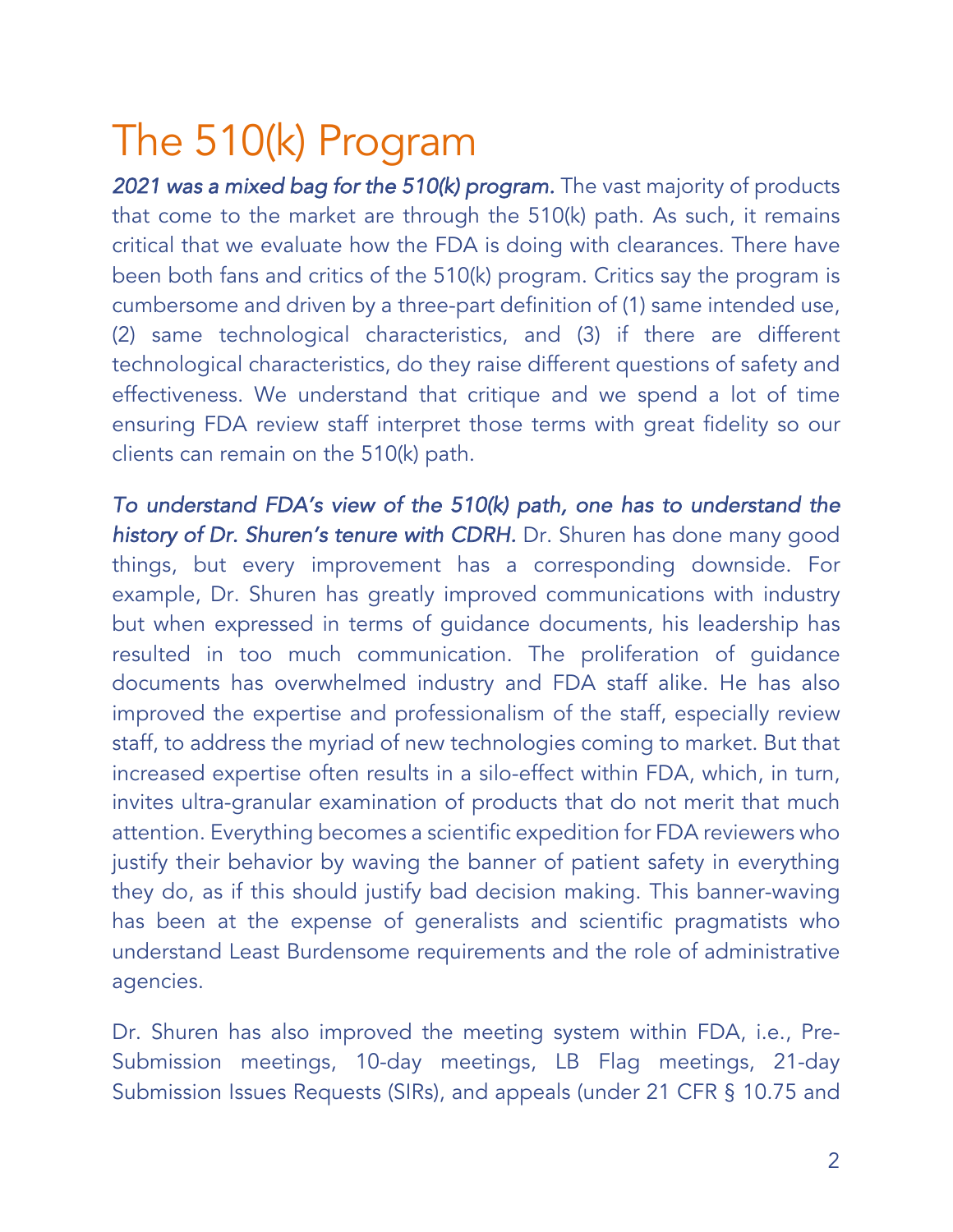§ 517A and advisory panel meetings). As a result, industry is guaranteed an FDA meeting, which has been a positive development. But the flip side is FDA can use those meetings to protract the review time and distract from meaningful or unequivocal direction. For example, one tactic many clients complain about is what we call being in "Pre-Sub purgatory" where the Agency requests multiple Pre-Subs for discrete issues in which little is definitively resolved, but much time and money is expended. Each meeting simply kicks other issues (the can) down the road.

*To return to Dr. Shuren's tenure, he has worked hard for over a decade to either rid CDRH of the 510(k) path, which he attempted to do early in his Administration using the Institute of Medicine (IOM) to examine the program and make serious recommendations and attempt to alter it through administrative fiat.* Dr. Shuren forgot, or ignored the fact at that time, that he and CDRH are administrators, not legislators. CDRH has no place thinking it has the power and the authority to change something Congress has created. There have been many other attempts to dismantle the 510(k) program and they have been renewed more recently. There is not enough time to chronicle all those efforts in this year-end piece. Suffice it to say, the tack CDRH has taken over the last decade is to erode the edges of the 510(k) program for years by using guidance documents and undocumented decision-making within review groups to change or restrict the definition of the 510(k) program and a device's eligibility to stay on the 510(k) path. They have also unilaterally made increasingly burdensome data requests. The totality of that erosion has been substantial and the 510(k) program has been effectively reshaped by FDA over the years. As a result, FDA has been permitted to legislate, instead of merely regulate.

*Our longstanding position is that the statutory framework of the 510(k) program is the last line of defense for an Agency that naturally gravitates to "more" whether it is needed or not.* Without the 510(k) definitional framework and the Least Burdensome requirements, there would be nothing to prevent FDA from transforming the 510(k) program into a mini-PMA. This is, in fact, occurring as reviewers at the Agency often define many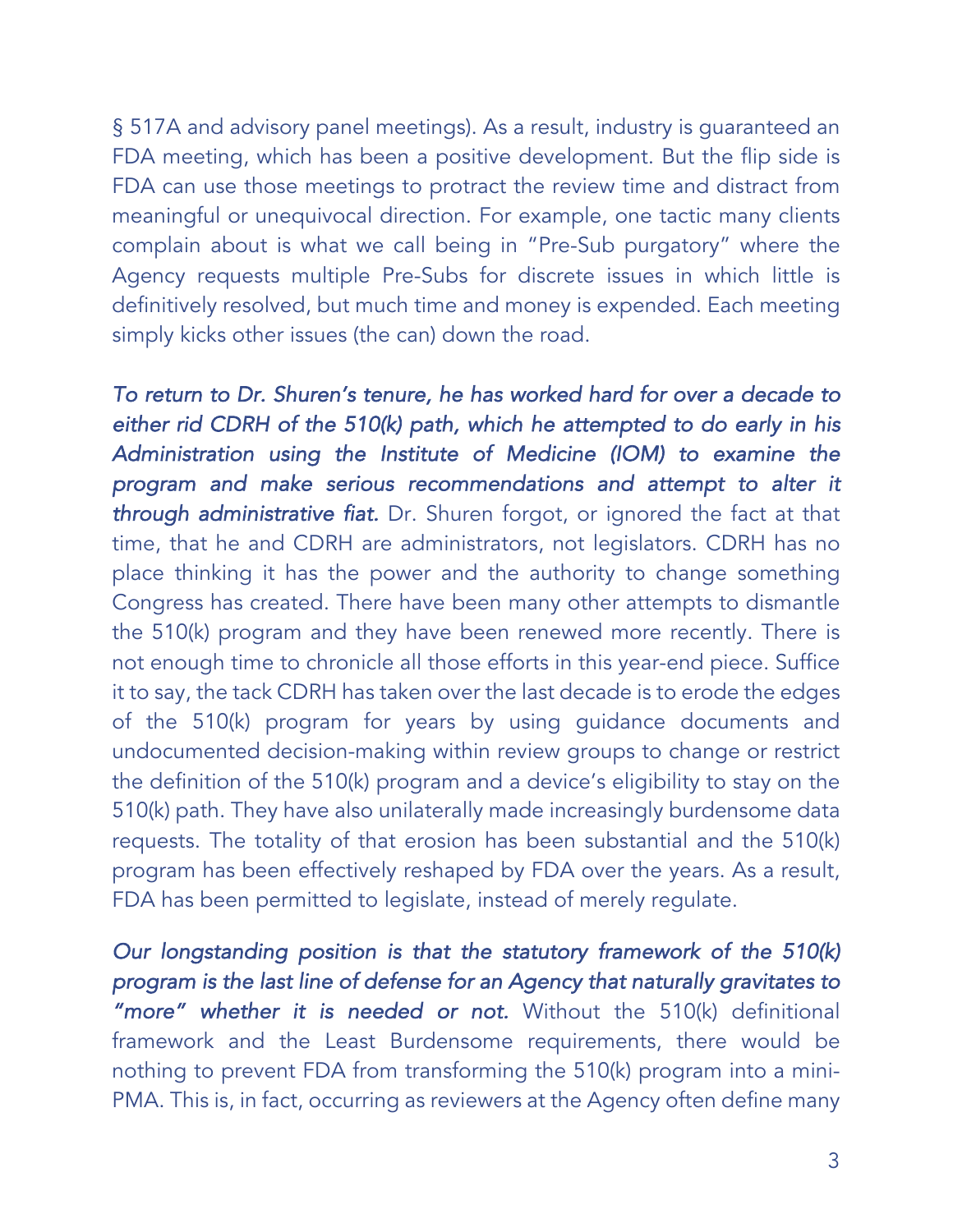devices off the 510(k) path. Those reviewers believe the 510(k) program is archaic and restricts their ability to ask for the quantum and quality of data they want even if it exceeds Least Burdensome requirements. The Agency's reviewers have also gotten savvy by playing with the definitional elements of the 510(k) program. Reviewers are more frequently identifying minor technological differences with a device to suggest there are different questions of safety and effectiveness thus moving the device off the 510(k) path and onto the de novo or PMA path.

*Once on the de novo or PMA path, FDA is not restricted in its data requests to 510(k) precedent or the standard of substantial equivalence, a comparative standard of safety and effectiveness.* Instead, FDA has a clean slate in terms of the data they feel they can request because the standard for a de novo and PMA is reasonable assurance of safety and effectiveness in an absolute and independent sense, allowing the review staff immense freedom to ask for the type and amount of data they want. Industry needs the framework of the 510(k) program to keep FDA tethered to the comparative standard and must be aware of the FDA dynamics at work. FDA is constantly requesting endless amounts of information for well-established device categories. Where predicate families came to the market years ago without clinical data, the Agency—almost in an unwritten initiative to "update" predicate families— asks for clinical data, where none was historically considered necessary. It often becomes data, for data's-sake.

*Despite our concerns, there are bright spots at the Agency.* We have seen glimmers of hope at the Division Director and Office Director levels. Rather than allow review staff to misinterpret the definitional determinations of the 510(k) program to push devices off of the path or requesting data that is not commensurate with or proportionate to the risk represented by these devices, Division Directors and Office Directors are giving meaning to Least Burdensome requirements by reigning in review staff and re-focusing their attention. Nonetheless, our appeal to the Agency is to do a better job training review staff to understand the definitional elements of the 510(k)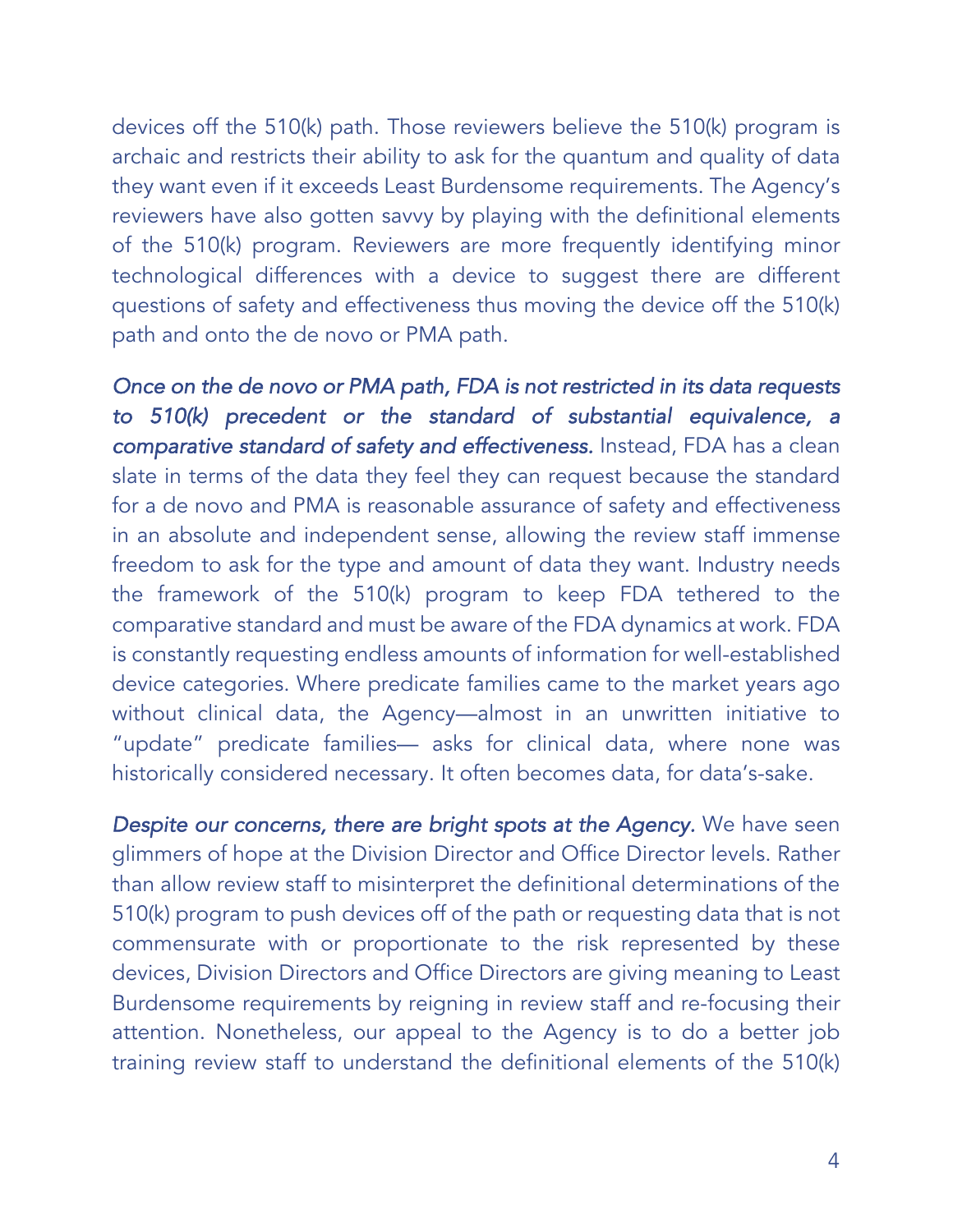program and to help review staff understand that the continual escalation of data requirements is concerning.

In the end, it benefits everyone to work efficiently and effectively with the *Agency and help them improve to better realize their twofold mission of speeding innovations beneficial to patients to the market while protecting them from unnecessary risks.* It is natural that relatively inexperienced and overburdened staff at FDA tend to focus on finding and dwelling on patient risk rather than finding and embracing patient benefit. And it is through this misaligned focus on risk that the predictability of FDA's review processes has suffered. By redefining the 510(k) program, requesting more data, delaying submission reviews, and engaging in other tactics, FDA has imposed more and more obstacles to device approvals and clearances. And, unfortunately, the victims of FDA's tactics are the small and mid-sized medical device companies that are disproportionately burdened by FDA's obstacles as well as the United States citizens that should be able to benefit from innovative medical technologies.